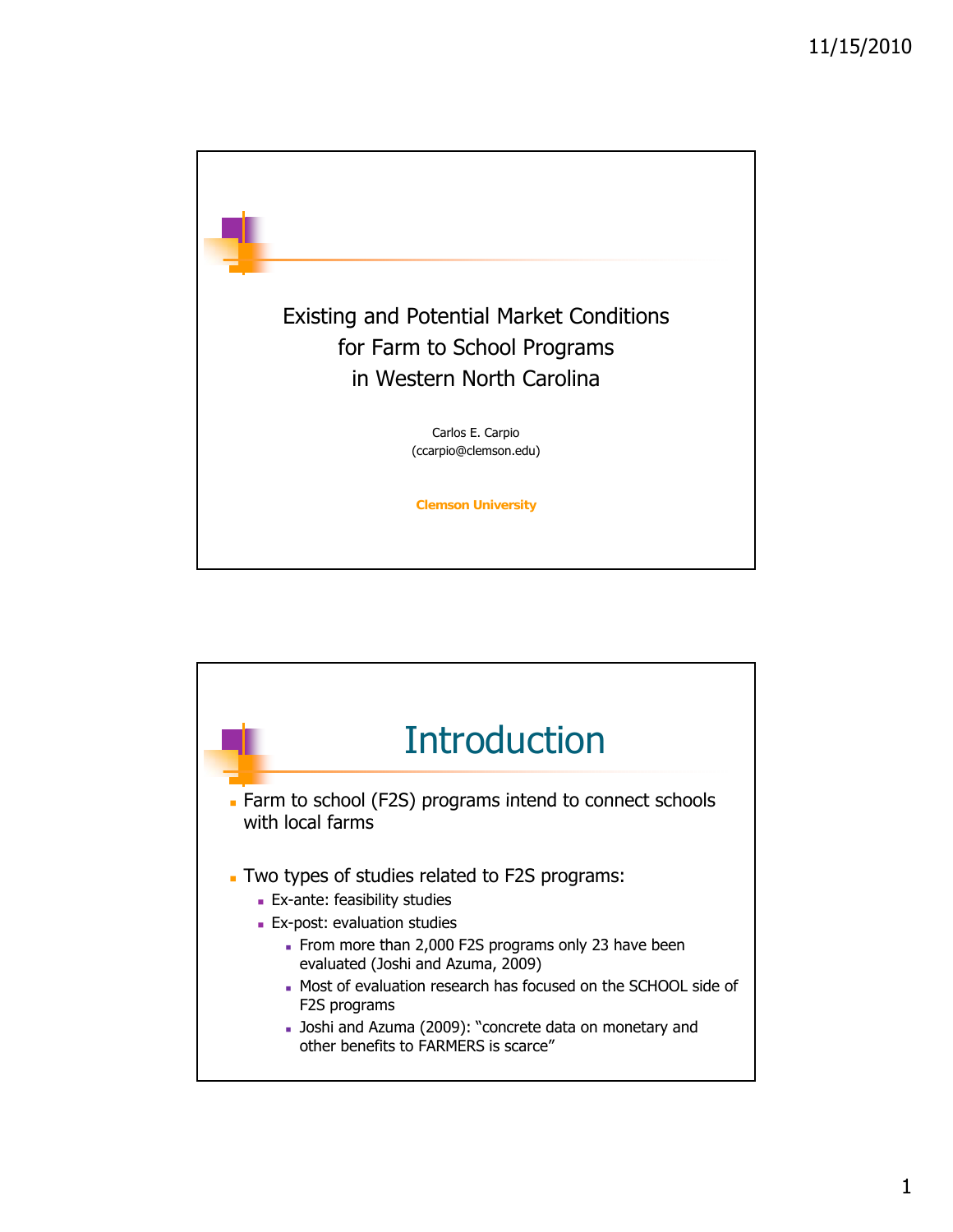

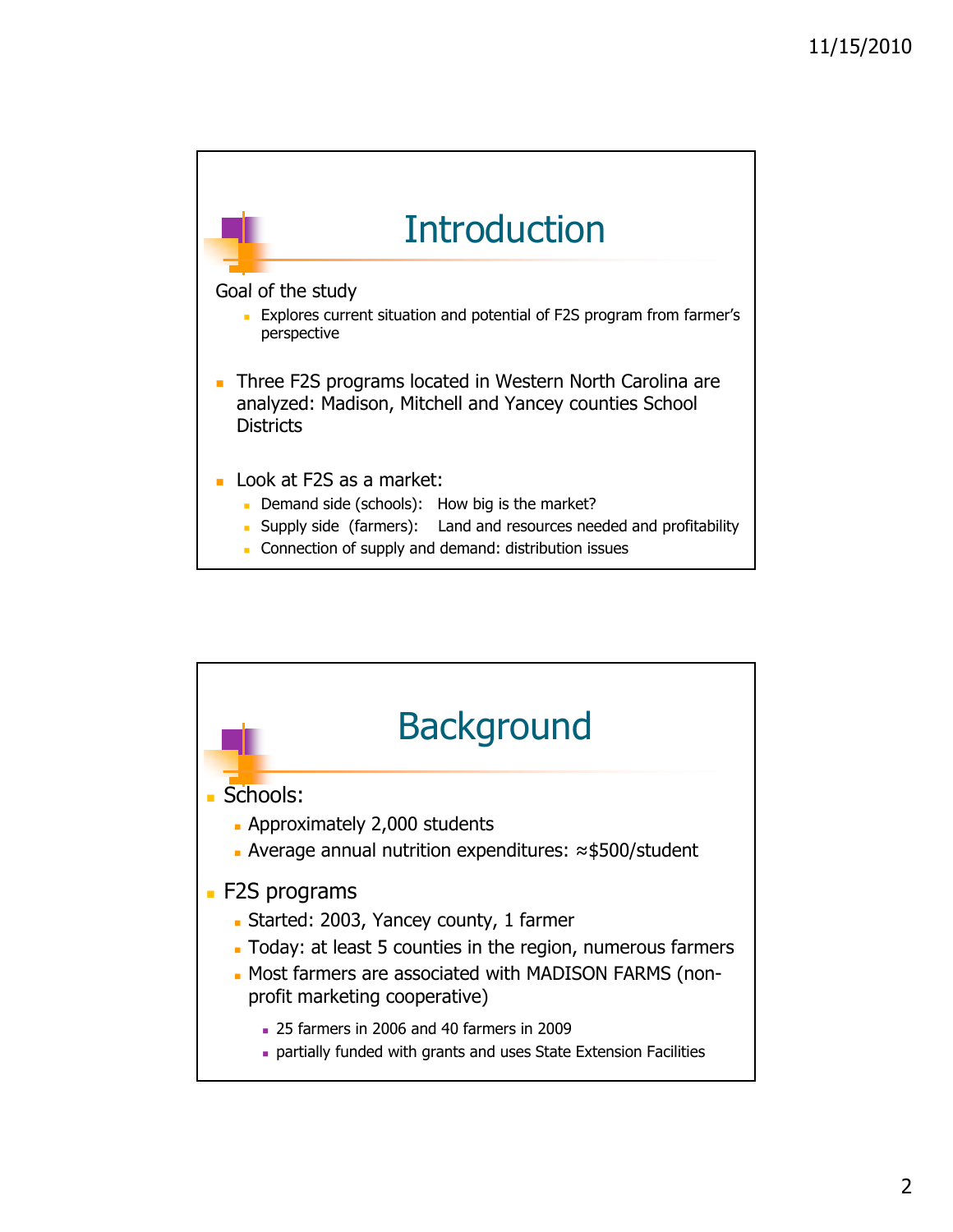| How big is the market?                                                       |       |       |       |                                 |                                              |  |
|------------------------------------------------------------------------------|-------|-------|-------|---------------------------------|----------------------------------------------|--|
| Data used: expenditure data provided by Child Nutrition Directors            |       |       |       |                                 |                                              |  |
|                                                                              |       |       |       |                                 |                                              |  |
| Madison, Mitchell and Yancey County Public Schools Expenditures on Fresh and |       |       |       |                                 |                                              |  |
|                                                                              |       |       |       |                                 |                                              |  |
| Processed Fruits and Vegetables, 2006-07                                     |       |       |       |                                 |                                              |  |
| <b>Expenditure type</b>                                                      |       |       |       |                                 | Madison Mitchell Yancey Average Total Region |  |
|                                                                              |       |       |       | --\$/student------------------- | --\$-------                                  |  |
| <b>Total Nutrition</b>                                                       | 525.6 | 421.2 | 506.7 | 484.5                           | 3,576,715                                    |  |
| Fresh & Proc. Fruits and Veget.                                              | 36.2  | 19.5  | 23.6  | 26.4                            | 196.904                                      |  |
| Processed Fruits and Veget.                                                  | 21.5  | 14.0  | 16.8  | 17.4                            | 129,112                                      |  |
| <b>Fresh Fruits and Veget.</b>                                               | 14.7  | 5.5   | 6.8   | 9.0                             | 67,791                                       |  |

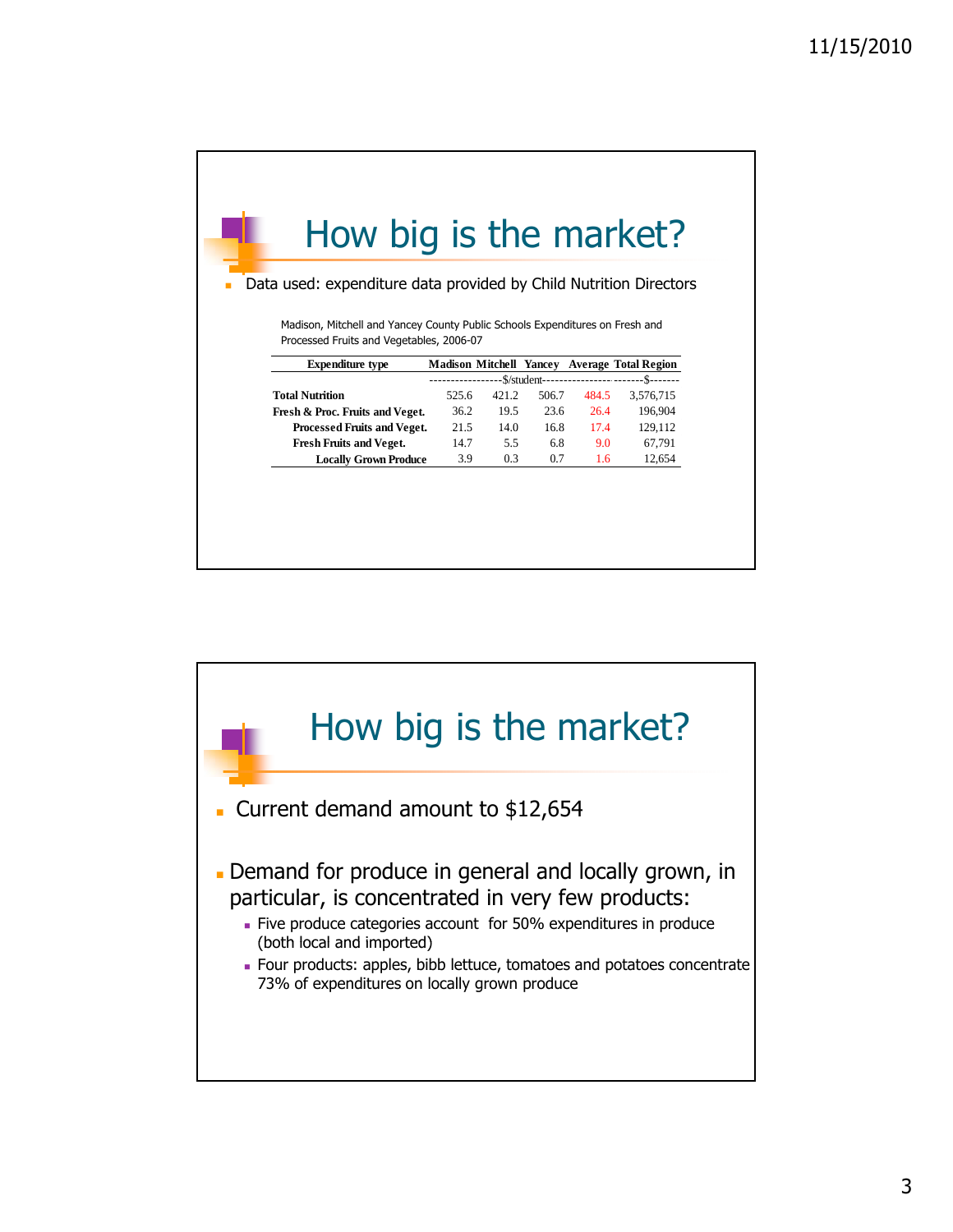|                        | by the Madison, Mitchell and Yancey School Districts (2006-2007) |                                           |              |  |  |  |  |  |
|------------------------|------------------------------------------------------------------|-------------------------------------------|--------------|--|--|--|--|--|
|                        |                                                                  | <b>Expenditure (in dollars)</b>           |              |  |  |  |  |  |
| Commodity              |                                                                  | <b>Traditional</b>                        |              |  |  |  |  |  |
|                        |                                                                  | <b>Locally Grown Foodservice Provider</b> | <b>Total</b> |  |  |  |  |  |
| Apples                 | 3,500                                                            | 7.737                                     | 11,237       |  |  |  |  |  |
| <b>Bell Peppers</b>    | 201                                                              | 466                                       | 667          |  |  |  |  |  |
| <b>Blueberries</b>     | 360                                                              | $\Omega$                                  | 360          |  |  |  |  |  |
| Broccoli               | 511                                                              | 2.525                                     | 3.036        |  |  |  |  |  |
| Cabbage                | 329                                                              | 1.645                                     | 1.974        |  |  |  |  |  |
| Cantaloupe             | 470                                                              | 1,573                                     | 2,044        |  |  |  |  |  |
| Cauliflower            | 17                                                               | 1.150                                     | 1.167        |  |  |  |  |  |
| <b>Cherry Tomatoes</b> | 380                                                              | 72                                        | 452          |  |  |  |  |  |
| Cucumbers              | 310                                                              | 820                                       | 1.129        |  |  |  |  |  |
| Green beans            | $\Omega$                                                         | 1.428                                     | 1.428        |  |  |  |  |  |
| Lettuce Bibb           | 2.751                                                            | $\Omega$                                  | 2,751        |  |  |  |  |  |
| Lettuce Iceberg        | $\Omega$                                                         | 7.229                                     | 7.229        |  |  |  |  |  |
| Potatoes               | 1.475                                                            | 5.114                                     | 6.589        |  |  |  |  |  |
| <b>Sweet Potatoes</b>  | 462                                                              | $\Omega$                                  | 462          |  |  |  |  |  |
| Tomatoes               | 1.471                                                            | 5.037                                     | 6.508        |  |  |  |  |  |
| Watermelons            | 345                                                              | 632                                       | 977          |  |  |  |  |  |
| Yellow Squash          | 72                                                               | 49                                        | 121          |  |  |  |  |  |
| <b>Total</b>           | 12,654                                                           | 35,477                                    | 48,130       |  |  |  |  |  |
| \$/student             | 1.73                                                             |                                           | 6.56         |  |  |  |  |  |
| % in relation to       |                                                                  |                                           |              |  |  |  |  |  |
| total                  |                                                                  |                                           |              |  |  |  |  |  |
| expenditures           | 19%                                                              |                                           | 71%          |  |  |  |  |  |

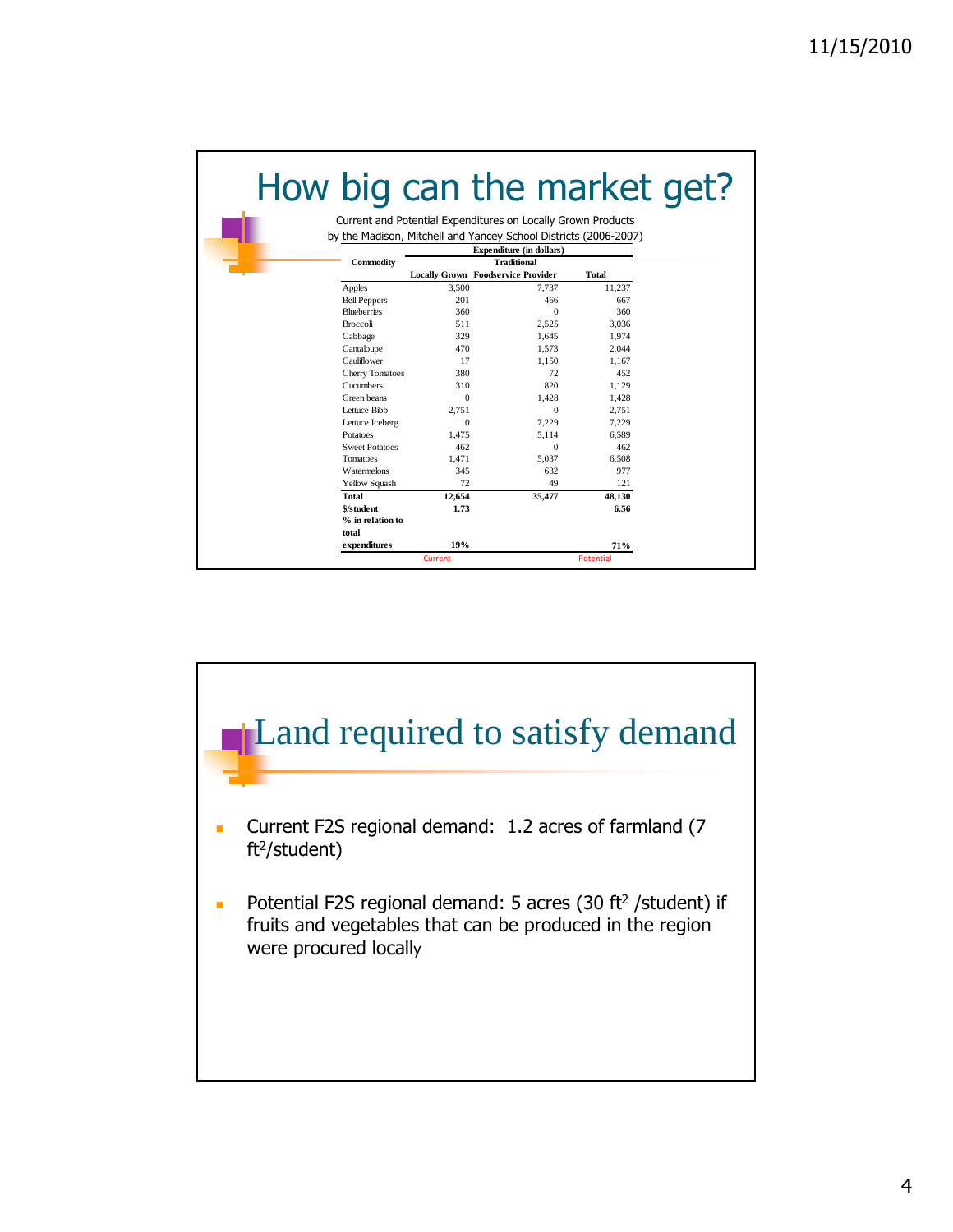| Changes in Costs, Gross Revenues and Net Returns of Producing and |               |                     |                                                                                                                 |  |
|-------------------------------------------------------------------|---------------|---------------------|-----------------------------------------------------------------------------------------------------------------|--|
|                                                                   |               |                     |                                                                                                                 |  |
| Commodity                                                         | <b>Change</b> | <b>Change</b><br>in | Marketing Produce for a F2S Program versus Traditional Buyers<br><b>Change in Net</b><br><b>Returns to Land</b> |  |
|                                                                   | in Costs      | Receipts            | and Management                                                                                                  |  |
|                                                                   |               |                     |                                                                                                                 |  |
| Apples                                                            | 873           | 5,336               | 4.463                                                                                                           |  |
| <b>Bell Peppers</b>                                               | 1.454         | 11,768              | 10.315                                                                                                          |  |
| <b>Blueberries</b>                                                | 386           | $-2.074$            | $-2.459$                                                                                                        |  |
| <b>Broccoli</b>                                                   | 1.449         | 11.180              | 9.731                                                                                                           |  |
| Cabbages                                                          | 518           | 3.640               | 3.120                                                                                                           |  |
| Cantaloupe                                                        | 1.356         | 11.340              | 9.984                                                                                                           |  |
| Cauliflower                                                       | 1.111         | 7.048               | 5.937                                                                                                           |  |
| <b>Cherry Tomatoes</b>                                            | 7.277         | 50,383              | 43,106                                                                                                          |  |
| Cucumbers                                                         | 1.355         | 11.423              | 10.069                                                                                                          |  |
| Green beans                                                       | 349           | 2.515               | 2,166                                                                                                           |  |
| <b>Bibb Lettuce</b>                                               | 1.010         | 6.606               | 5.596                                                                                                           |  |
| Iceberg Lettuce                                                   | 893           | 7.536               | 6.643                                                                                                           |  |
| Potatoes                                                          | 637           | 4.966               | 4,329                                                                                                           |  |
| <b>Sweet Potatoes</b>                                             | 594           | 4.030               | 3.436                                                                                                           |  |
| <b>Tomatoes</b>                                                   | 4,862         | 32,040              | 27,178                                                                                                          |  |
| Watermelons                                                       | 301           | 2.084               | 1.783                                                                                                           |  |
| Yellow Squash                                                     | 699           | 4,972               | 4,274                                                                                                           |  |